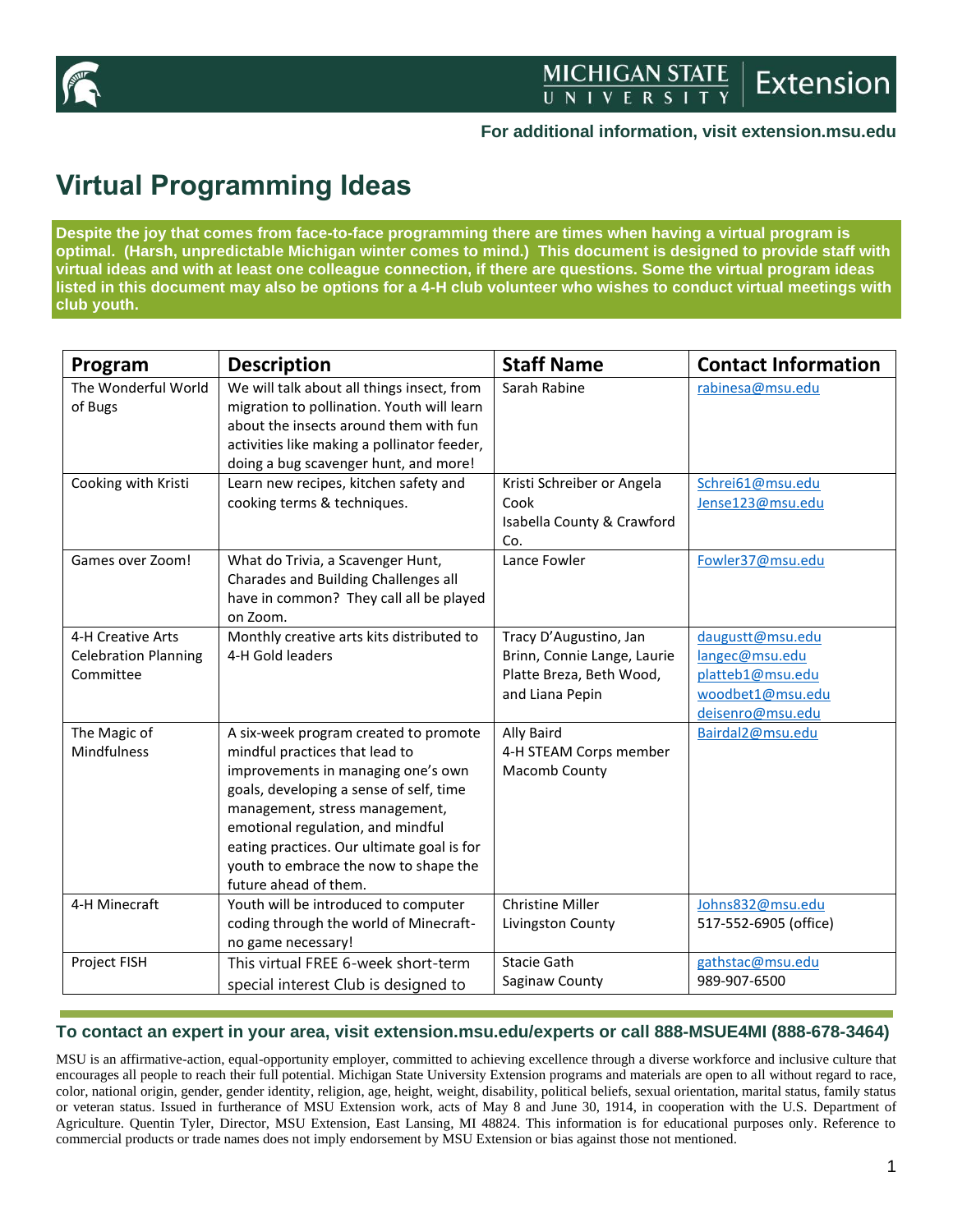

## **For additional information, visit extension.msu.edu**

|                          | help youth who are new fishing or<br>those young anglers interested in<br>expanding fishing skills. Youth will<br>be introduced to basic angling ethics<br>and stewardship through interactive<br>games and activities including how<br>to bait a hook, casting, knot tying,<br>and fish cleaning and cooking.                                                                                                                                                                                                                                                                                        |                                                                                                                                                                          |                                                                                |
|--------------------------|-------------------------------------------------------------------------------------------------------------------------------------------------------------------------------------------------------------------------------------------------------------------------------------------------------------------------------------------------------------------------------------------------------------------------------------------------------------------------------------------------------------------------------------------------------------------------------------------------------|--------------------------------------------------------------------------------------------------------------------------------------------------------------------------|--------------------------------------------------------------------------------|
| Virtual Fishing Derby    | Michigan 4-H is proud to partner with                                                                                                                                                                                                                                                                                                                                                                                                                                                                                                                                                                 | John Duvall                                                                                                                                                              | Juvallj2@msu.edu                                                               |
| Virtual Fishing Derby    | the Michigan Department of Natural<br>Resources to offer FREE a state-wide                                                                                                                                                                                                                                                                                                                                                                                                                                                                                                                            | Ionia County                                                                                                                                                             |                                                                                |
|                          | virtual fishing derby on Free Fishing<br>Weekend June 12-13 2021 for youth<br>ages 5-19. Join us for this statewide<br>event to share your fish stories with<br>youth across the State! Fishing derbies<br>are a great way to build angling skills,<br>increase confidence, learn angler ethics,<br>and have fun!<br>During the fishing derby, youth will be<br>able to complete virtual fishing<br>challenges and submit entries through<br>the Goosechase app and will be<br>awarded points for each mission that is<br>completed. Top participants will be<br>eligible for prizes or certificates. | Stacie Gath                                                                                                                                                              | gathstac@msu.edu                                                               |
| 4-H League of Clovers    | The League is marching to battle! After<br>valiantly vanquishing their foes in our<br>last battle, we are calling on all brave<br>adventurers to stand in the great battle<br>between good and evil! Participants can<br>learn problem solving, critical thinking,<br>team building, and acceptance as they<br>take part in the Dungeons & Dragons<br>adventure of a lifetime!                                                                                                                                                                                                                        | Aaron Myers<br><b>Mason County</b>                                                                                                                                       | Myersaa1@msu.edu<br>231-845-3365                                               |
| SPIN Clubs about<br>Dogs | Do you enjoy learning about animals?<br>Do you ever wonder how dogs became<br>our best friends? How about the basics<br>of dog training? Did you know that a<br>dogs can detect human emotions? Do<br>you want to learn to make treats your<br>dog will love?                                                                                                                                                                                                                                                                                                                                         | Several different Dog SPIN<br>Clubs have been offered by:<br>Rachel Ochylski, Eaton<br>County<br>Ali Olson, Manistee/Benzie<br>County<br>Caitlin Clover, Emmet<br>County | Rachel: ochylski@msu.edu<br>Ali: olsonal8@msu.edu<br>Caitlin: cloverca@msu.edu |
| Pamper Yourself from     | Did you know that you can create spa                                                                                                                                                                                                                                                                                                                                                                                                                                                                                                                                                                  | Martina Valdez                                                                                                                                                           | Valdezm3@msu.edu                                                               |
| the Pantry               | items right from common household<br>ingredients?                                                                                                                                                                                                                                                                                                                                                                                                                                                                                                                                                     | 4-H STEAM Corps Member<br>Shiawassee County                                                                                                                              | 989-743-2251                                                                   |

**To contact an expert in your area, visit extension.msu.edu/experts or call 888-MSUE4MI (888-678-3464)**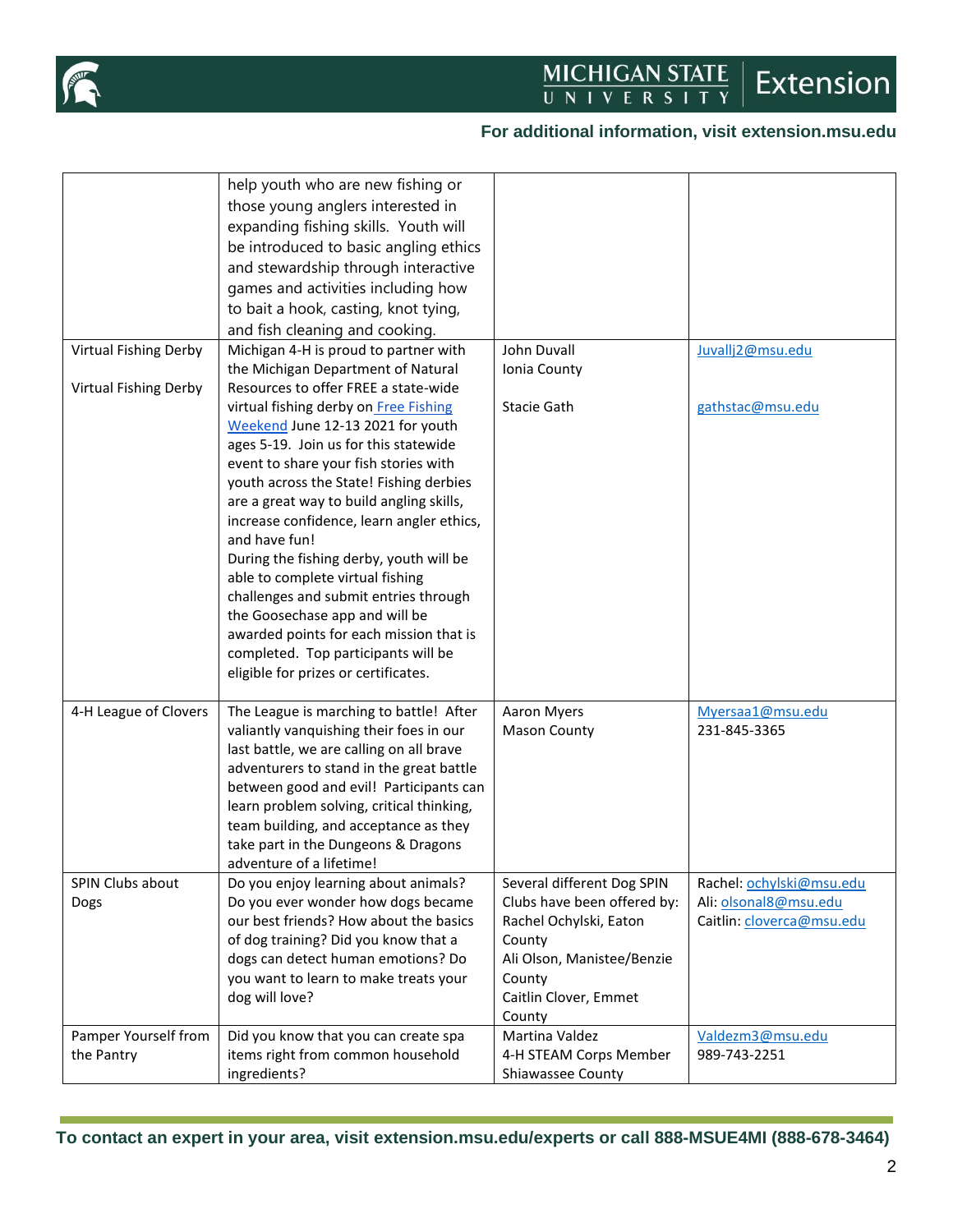|                        | Join us as we create spa items with this<br>Fair treat theme with ingredients found<br>right in your pantry. These spa items<br>make great treats to pamper yourself or<br>great gifts for loved ones.                                                                                                                                                                                  |                                                                                                                           |                                                                      |
|------------------------|-----------------------------------------------------------------------------------------------------------------------------------------------------------------------------------------------------------------------------------------------------------------------------------------------------------------------------------------------------------------------------------------|---------------------------------------------------------------------------------------------------------------------------|----------------------------------------------------------------------|
| <b>Time Capsules</b>   | Youth will learn about the value of<br>memories and how to preserve them for<br>generations in the form of a time<br>capsule.                                                                                                                                                                                                                                                           | Bershar Chapman                                                                                                           | Chapm347@msu.edu                                                     |
| 4-H Book Art<br>Aet    | Do you have stories, writing,<br>photographs, images, drawings you<br>want to showcase?<br>Join other artists to explore the world of<br>making handmade books as a unique<br>way to tell a story through text and<br>image. In this class, you will make simple<br>book structures: Japanese binding,                                                                                  | Elizabeth Alderman<br>Dave Radloff<br>Delta County                                                                        | Alderm21@msu.edu<br>radloff@msu.edu                                  |
|                        | accordion books, pamphlet stitch, and<br>more.                                                                                                                                                                                                                                                                                                                                          |                                                                                                                           |                                                                      |
| Michigan Trivia        | How much do you know about<br>the great state of Michigan? Have you<br>ever wanted to find out how you scale<br>next to others in your knowledge of<br>some of Michigan's most historic, and<br>most treasured landmarks? Come find<br>out as we produce seven weeks of<br>challenges related to our great state and<br>see how you stack up with other 4-H<br>members from all around! | Jalen Bell<br>AmeriCorps                                                                                                  | belljale@msu.edu<br>313-676-7784                                     |
| All About Chocolate    | Join friends to explore where<br>$\bullet$<br>chocolate comes from, how it's made,<br>and get to try different types of<br>chocolate!                                                                                                                                                                                                                                                   | Ashley Freed<br>AmeriCorps<br>Luce & West Mackinac<br>County<br>Rachel Ochylski<br>4-H STEAM Corps Member<br>Eaton County | freedash@msu.edu<br>906-293-3203<br>ochylski@msu.edu<br>517-543-2310 |
| <b>ASL-Dive Deeper</b> | Do you have some basic<br>$\bullet$<br>knowledge in American Sign Language<br>and would like to learn more? In this<br>new, faster-paced 4-H SPIN Club, we will<br>dive deeper into American Sign<br>Language through song signing.                                                                                                                                                     | Liana Pepin<br>Marquette County                                                                                           | deisenro@msu.edu                                                     |
| Photography            | Looking to learn the skills and<br>$\bullet$<br>knowledge it takes to become a<br>photographer? Youth will learn the<br>basics of photography through different<br>hands-on activities and a virtual<br>scavenger hunt.                                                                                                                                                                 | Rachel Ochylski<br>4-H STEAM Corps Member<br><b>Eaton County</b>                                                          | ochylski@msu.edu                                                     |
| Embryology             | During the 4-H Embryology<br>$\bullet$<br>SPIN Club, we'll explore parts of a<br>chicken egg, incubator set<br>up, incubation days 1-<br>21 (daily chick development, candling,<br>the hatch!), after the hatch, and chick<br>handling. participants will be watching<br>chicks hatch virtually!                                                                                        | Ashley Rodarte<br>Saginaw County                                                                                          | Rodarte1@msu.edu                                                     |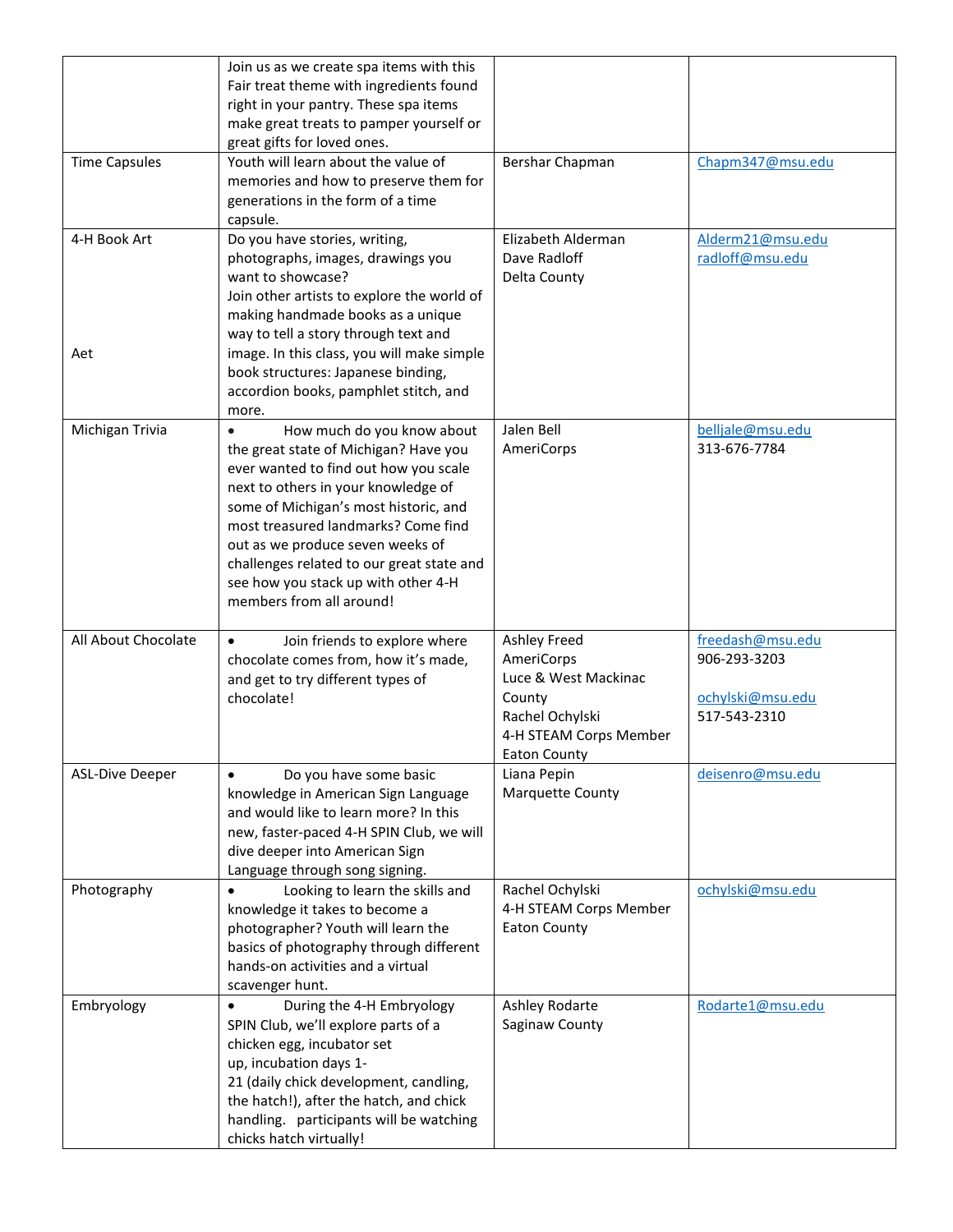

#### **For additional information, visit extension.msu.edu**

| Jedi Training         | Explore the skills of the Jedi<br>$\bullet$ | Susan Kirkman          | kirkmans@msu.edu   |
|-----------------------|---------------------------------------------|------------------------|--------------------|
|                       | through mindfulness, physical activity,     | <b>Mackinac County</b> | 906-643-7307       |
|                       | and a variety of at home challenges         |                        |                    |
| <b>Creative Cards</b> | Do you like scrapbooking?<br>$\bullet$      | Mariah Kucera          | kucerama@msu.edu   |
|                       | What about card making? Join us for         | 4-H STEAM Corps Member | 989-415-0789       |
|                       | some card making fun! 4-H STEAM             | <b>Bay County</b>      |                    |
|                       | Members are bringing you an                 |                        |                    |
|                       | awesomely creative mash-up of Creative      |                        |                    |
|                       | Card Making! Join this new 4-H SPIN         |                        |                    |
|                       | Club to bring out your creative side.       |                        |                    |
|                       | Together we will be making 6 different      |                        |                    |
|                       | types of greeting cards. At the end of      |                        |                    |
|                       | the club, youth will participate in a       |                        |                    |
|                       | service project, donating their cards to a  |                        |                    |
|                       | local organization.                         |                        |                    |
| Are Your Laces        | Youth will learn how to safely<br>$\bullet$ | Anne Kretschmann       | Kretsc11@msu.edu   |
| Tied? 4-H Hiking      | prepare for and take a short hike, the      | Houghton and Keweenaw  | 906-482-5830       |
|                       | benefits of spending time outdoors, and     | Counties               |                    |
|                       | the importance of Leave No Trace            |                        |                    |
|                       | principles while you are hiking. Special    |                        |                    |
|                       | guests will share hiking tips. With the     |                        |                    |
|                       | basic skills learned through this club,     |                        |                    |
|                       | youth will be able to safely enjoy hiking!  |                        |                    |
| Earth Day Heroes      | Join us as we learn to become<br>$\bullet$  | Martina Valdez         | Valdezm3@msu.edu   |
|                       | Earth Day Heroes. Every Day can be          | 4-H STEAM Club Member  |                    |
|                       | Earth Day as we learn, create, and          | Shiawassee County      |                    |
|                       | experiment with things that can benefit     |                        |                    |
|                       | the environment.                            |                        |                    |
| 4-H Dance Party       | Explore computer coding by                  | Christine Miller       | Johns832@msu.edu   |
|                       | programming your own Dance                  | Livingston County      | 517-552-6905       |
|                       | Party! This is an introduction to           |                        |                    |
|                       | computer coding. Participants will need     |                        |                    |
|                       | access to the internet to go to the         |                        |                    |
|                       | coding site.                                |                        |                    |
| Mars Base Camp        | The race to land humans on Mars is on!      | Katelyn Golembiewski   | Burnska9@msu.edu   |
|                       | The 4-H STEM Challenge will explore         | Macomb County          | 586-469-5979       |
|                       | sending a mission to Mars with the          |                        |                    |
|                       | activity, Mars Base Camp. Each              |                        |                    |
|                       | participant will receive a family-sized kit |                        |                    |
|                       | that includes materials for 1-4 youth to    |                        |                    |
|                       | participate in the offline activities and   |                        |                    |
|                       | then share discoveries with youth from      |                        |                    |
|                       | across Michigan.                            |                        |                    |
|                       |                                             |                        |                    |
| Graphic Novels 101    | Ever wanted to create a Graphic Novel,      | Lance Fowler           | Fowler37@msu.edu   |
|                       | but didn't know where to start? Now is      | 4-H STEAM Corps Member | 989-895-4026 ext 7 |
|                       | your chance to learn the skills and         | <b>Bay County</b>      |                    |
|                       | create your very own Graphic Novel.         |                        |                    |

**To contact an expert in your area, visit extension.msu.edu/experts or call 888-MSUE4MI (888-678-3464)**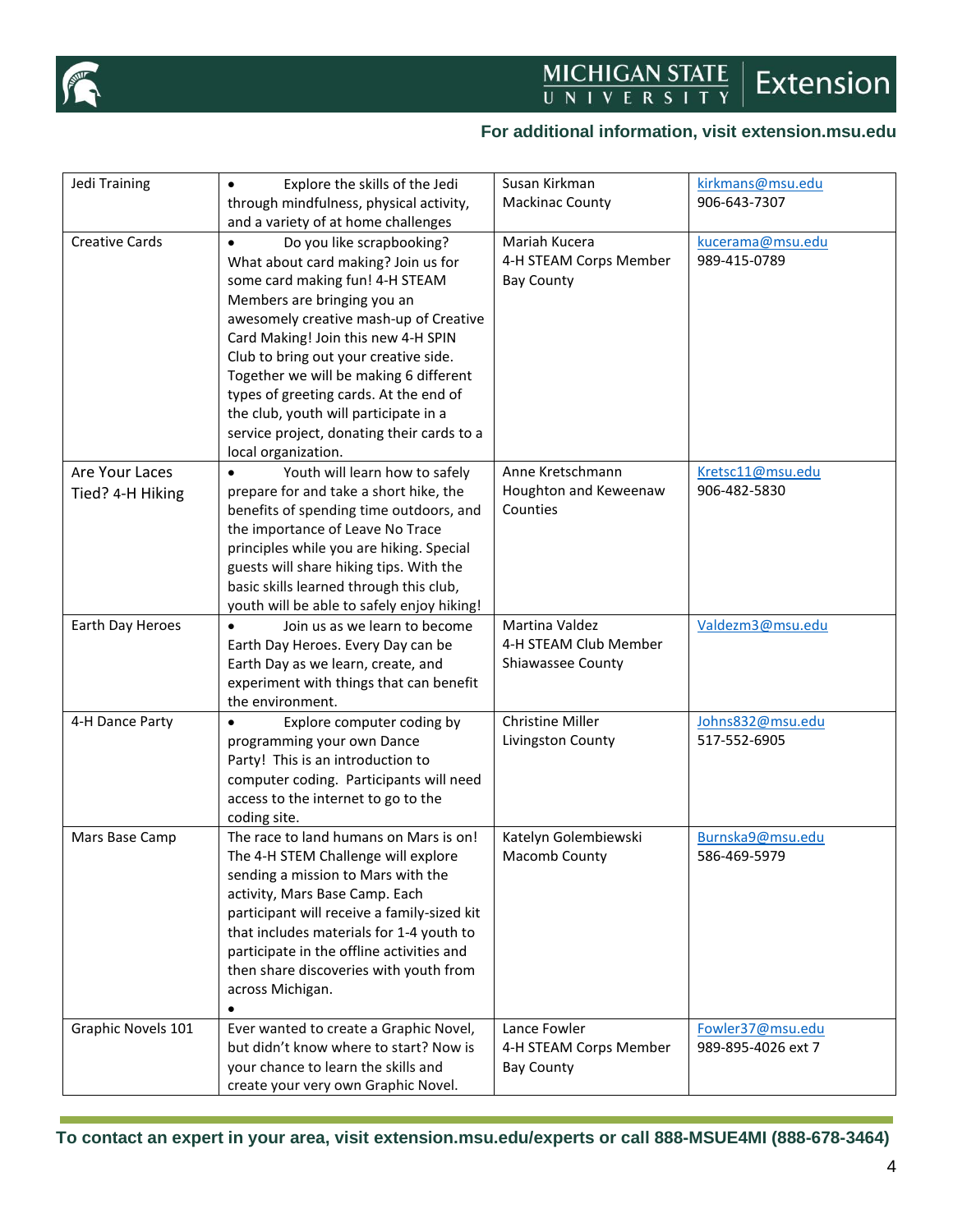| Origami                                 | Youth ages 5-19 will explore the cultures                                    | Les Thomas                              | Thoma322@msu.edu                 |
|-----------------------------------------|------------------------------------------------------------------------------|-----------------------------------------|----------------------------------|
|                                         | of Japan and China through the art of                                        | Alcona County                           | 989-727-6478                     |
|                                         | Origami. Each week, participants can                                         |                                         |                                  |
|                                         | choose how to participate (written                                           |                                         |                                  |
|                                         | instructions, videos, and/or Zoom                                            |                                         |                                  |
|                                         | meeting) and create a new origami                                            |                                         |                                  |
|                                         | project.                                                                     |                                         |                                  |
| <b>Hero Time</b>                        | Do you want to become a superhero!?                                          | Lance Fowler                            | Fowler37@msu.edu                 |
|                                         | Then join us as we discuss, create, and                                      | 4-H STEAM Corps Member                  | 989-895-4026 ext 7               |
|                                         | play games about superheroes!                                                | <b>Bay County</b>                       |                                  |
| 4-H Lego Master                         | Youth will get a chance to be creative,                                      | <b>Christine Miller</b>                 | Johns832@msu.edu                 |
| <b>Builder</b>                          | be ingenious, be an engineer and                                             | Livingston County                       | 517-552-6905                     |
|                                         | become a Master Builder with LEGO                                            |                                         |                                  |
| Clover Chaser 4-H                       | Do you want to learn more about fitness                                      | <b>Tarin Minkel</b>                     | minkeltj@msu.edu                 |
| Run Club                                | and running? Join the 6-week Clover                                          | Montcalm County                         | 989-831-7514                     |
|                                         | Chasers 4-H Running Club! Youth ages 8-                                      |                                         |                                  |
|                                         | 13 are invited to learn about nutrition,                                     |                                         |                                  |
|                                         | proper running form and hydration.                                           |                                         |                                  |
| Winter Outdoor                          | Is your family looking for something fun                                     | Alex Schunk                             | schunkal@msu.edu                 |
| Family Adventure by                     | to do this winter? Do you want to win                                        | <b>Clare County</b>                     | 989-539-7805 ext 3               |
| GooseChase                              | cool prizes from Jay's Sporting Goods?                                       |                                         |                                  |
|                                         | Join Mid Michigan College, MSU                                               |                                         |                                  |
|                                         | Extension and 4-H, and Jay's Sporting                                        |                                         |                                  |
|                                         | Goods as your family team has fun in                                         |                                         |                                  |
|                                         | the outdoors while learning about many                                       |                                         |                                  |
|                                         | winter activities through this self-paced                                    |                                         |                                  |
|                                         | scavenger hunt. The only equipment                                           |                                         |                                  |
|                                         | needed for this adventure is a smart                                         |                                         |                                  |
|                                         | device with a camera!                                                        |                                         |                                  |
| 4-H Trail Camera SPIN                   | Youth will be introduced to ecosystems,                                      | Mariah Kucera                           | 989-415-0789                     |
| club                                    | Michigan wildlife, and learn how to                                          | 4-H STEAM Corps Member                  |                                  |
|                                         | contribute to science by examining trail                                     | <b>Bay County</b>                       |                                  |
|                                         | camera footage and other observation                                         |                                         |                                  |
|                                         |                                                                              |                                         |                                  |
|                                         | methods. Members will receive a supply                                       |                                         |                                  |
|                                         | kit in the mail containing materials for                                     |                                         |                                  |
|                                         | activities and to support extended                                           |                                         |                                  |
|                                         | learning. Members can use their own                                          |                                         |                                  |
|                                         | cameras if they have them, or use                                            |                                         |                                  |
|                                         | footage collected by staff.                                                  |                                         |                                  |
| 4-H Ninja Training                      | If you know of any youth interested in                                       | Michelle Neff                           | hydemich@msu.edu                 |
| Spin Club                               | learning about what it takes to be a                                         | <b>Clare County</b><br>Veronica Bolhuis | 989-539-7805                     |
|                                         | ninja, please have them sign up for this<br>spin club                        |                                         | bolhuisv@msu.edu<br>269-383-8867 |
| <b>STEAM Careers Club</b>               | Are you interested in learning more                                          | Kalamazoo County<br>Ally Baird          | Bairdal2@msu.edu                 |
|                                         | about S.T.E.A.M. (Science, Technology,                                       | 4-H STEAM Corps Member                  |                                  |
|                                         | Engineering, Arts, Math) careers as a                                        | Macomb County                           |                                  |
|                                         | career pathway? This exciting series of                                      |                                         |                                  |
|                                         | STEAM Careers is being offered for high                                      |                                         |                                  |
|                                         | school youth to offer exposure to                                            |                                         |                                  |
|                                         | employment opportunities in a variety                                        |                                         |                                  |
|                                         | of fields.                                                                   |                                         |                                  |
| 4-H LEGO Creator                        | You are never too old to be creative, be                                     | <b>Christine Miller</b>                 | 517-552-6905                     |
| Spin Club                               | ingenious, be an engineer and be                                             | Livingston County                       | Johns832@msu.edu                 |
|                                         | Creative with LEGO! This 4-H SPIN Club                                       |                                         |                                  |
|                                         | is FREE and OPEN to 4-H and non-4-H                                          |                                         |                                  |
|                                         | members ages 13 to 19.                                                       |                                         |                                  |
| What's all the buzz 4-<br>H Bee Program | Youth and adults from the public and 4-<br>H community wanting to learn more | Alex Schunk<br><b>Clare County</b>      | 989-539-7805<br>schunkal@msu.edu |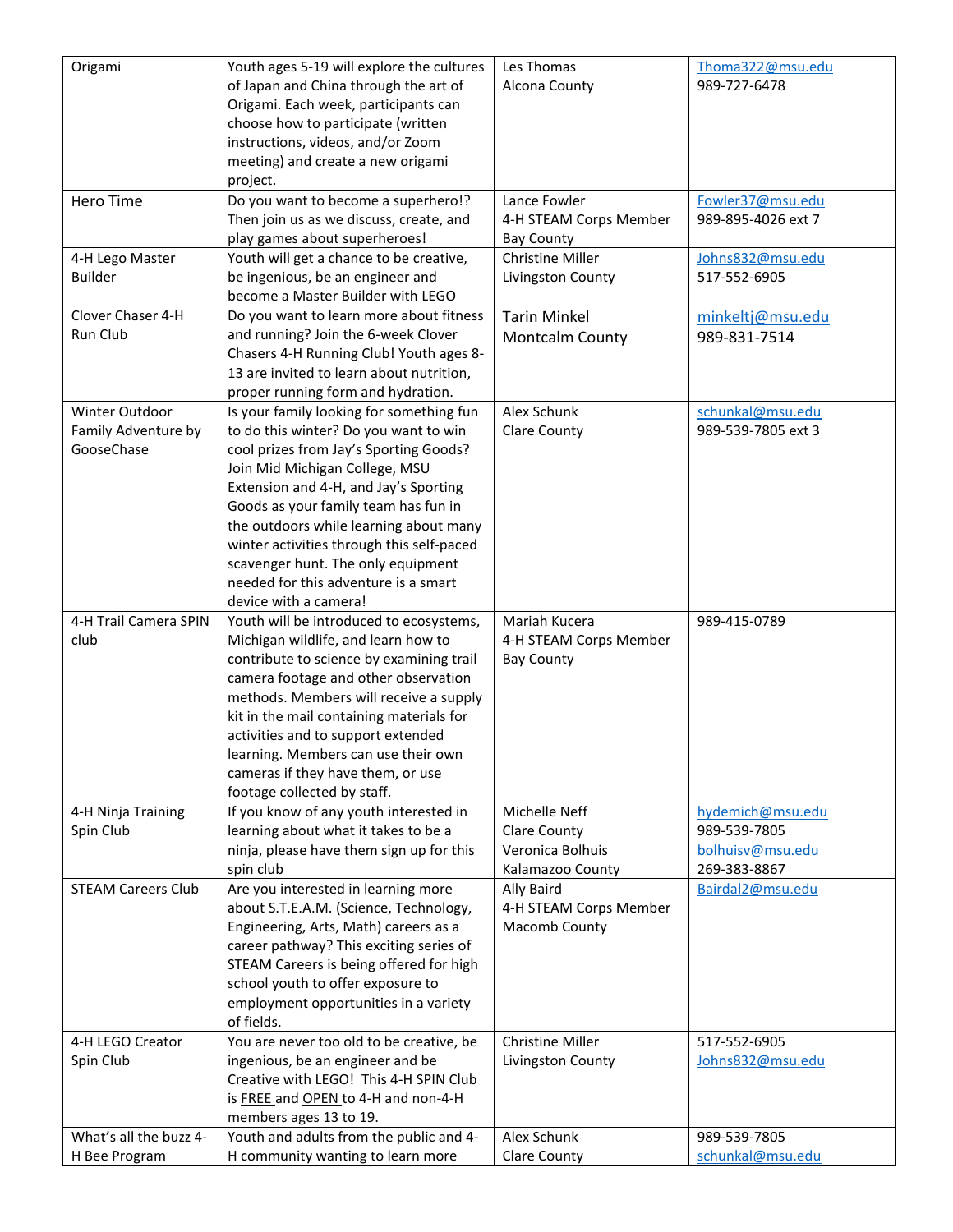

## **For additional information, visit extension.msu.edu**

|                           | about 4-H bee programs should plan to<br>attend this interactive webinar. Along |                        |                  |
|---------------------------|---------------------------------------------------------------------------------|------------------------|------------------|
|                           | with discussing many of the bee                                                 |                        |                  |
|                           | program opportunities that 4-H has to                                           |                        |                  |
|                           | offer, staff will also host an interactive                                      |                        |                  |
|                           | bee jeopardy game for attendees.                                                |                        |                  |
| Valentine Treat Spin      | Life is like a box of chocolates and you                                        | Martina Valdez         | Valdezm3@msu.edu |
| Club                      | are the creator!                                                                | 4-H STEAM Corps Member | 989-743-2251     |
|                           | Join us as we create Valentine's Day                                            | Shiawassee County      |                  |
|                           | treats for the ones we love. These treats                                       |                        |                  |
|                           | are all no bake items that you can make                                         |                        |                  |
|                           | right at home, no special molds or fancy                                        |                        |                  |
|                           | gadgets needed.                                                                 |                        |                  |
| <b>Unsolved Mysteries</b> | Calling all investigators! It's time to put                                     | Ashley Freed           | freedash@msu.edu |
| Spin Club                 | on your thinking cap and get ready to                                           | 4-H STEAM Corps Member | 906-293-3203     |
|                           | solve these unsolved mysteries. Do you                                          | Luce and West Mackinac |                  |
|                           | think you can read between the lines,                                           | Counties               |                  |
|                           | follow the clues, and dig up answers?                                           |                        |                  |
|                           | Join fellow detectives in this exciting                                         |                        |                  |
|                           | new 4-H SPIN Club: Unsolved Mysteries.                                          |                        |                  |
|                           | This club is open to all youth ages 8 and                                       |                        |                  |
|                           | up.                                                                             |                        |                  |
| <b>Wild Crazy Careers</b> | A 6-week career seminar with                                                    | Liz Wiener             | wienerel@msu.edu |
|                           | professionals from all over the country                                         | Alger County           | 906-387-2530     |
|                           | who have jobs that make you ask, "you                                           |                        |                  |
|                           | can get paid for THAT?"                                                         |                        |                  |
|                           | Career professionals include: Sea Kayak                                         |                        |                  |
|                           | guide, Youth Conservation Corps trail                                           |                        |                  |
|                           | builder, small business owners (eco                                             |                        |                  |
|                           | tourism and farming), zookeepers,                                               |                        |                  |
|                           | wildlife videographers, police dog                                              |                        |                  |
|                           | trainer, mountaineers, and wildland                                             |                        |                  |
|                           | firefighters. Youth will learn skills in                                        |                        |                  |
|                           | setting SMART goals, interviewing                                               |                        |                  |
|                           | techniques, resume tips, and more.                                              |                        |                  |
|                           |                                                                                 |                        |                  |
| Agents of Kindness        | Are you interested in getting involved in                                       | Rachel Ochylski        | 517-543-2310     |
| Spin Club                 | your community from the comfort of                                              | 4-H STEAM Corps Member |                  |
|                           | your home? During the Acts of Kindness                                          | <b>Eaton County</b>    |                  |
|                           | SPIN Club, we'll explore ideas for                                              |                        |                  |
|                           | generous actions that encourage youth                                           |                        |                  |
|                           | voices and promote the common good,                                             |                        |                  |
|                           | even when we are apart. Michigan                                                |                        |                  |
|                           | youth ages 9-13 are invited to join us for                                      |                        |                  |
|                           | discussions and activities related to                                           |                        |                  |
|                           | service learning, and participants will                                         |                        |                  |
|                           | learn how to match their interests to                                           |                        |                  |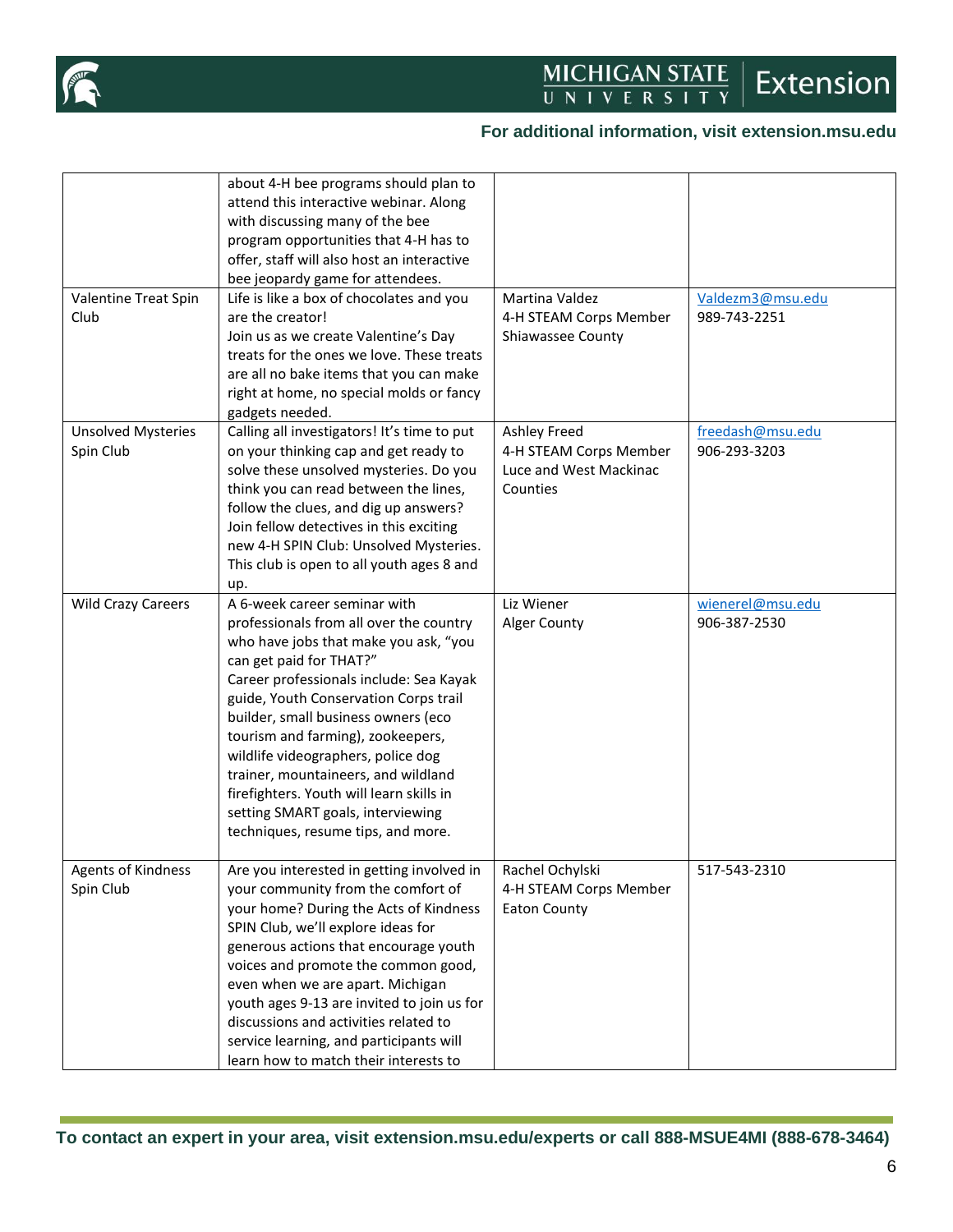|                                     | community needs through investigation,                                              |                        |                    |
|-------------------------------------|-------------------------------------------------------------------------------------|------------------------|--------------------|
|                                     | planning, action and reflection.                                                    |                        |                    |
| Among Us Spin Club                  | Beware  there are impostors AMONG                                                   | Lance Fowler           | Fowler37@msu.edu   |
|                                     | US!! Keep an eye out for the impostor                                               | 4-H STEAM Corps Member | 989-895-4026 ext 7 |
|                                     | while you join your crewmates in solving                                            | <b>Bay County</b>      |                    |
|                                     | puzzles, completing tasks, and fixing the                                           | Ashley Freed           | freedash@msu.edu   |
|                                     | spaceship. This free club is open to                                                | 4-H STEAM Corps Member | 906-293-3203       |
|                                     | youth ages 9 and up.                                                                | Luce and West Mackinac |                    |
|                                     |                                                                                     | Counties               |                    |
| Pamper Yourself                     | Did you know that you can create spa                                                | Martina Valdez         | Valdezm3@msu.edu   |
| Holiday                             | items right from common household                                                   | 4-H STEAM Corps Member | 989-743-2251       |
|                                     | ingredients?                                                                        | Shiawassee County      |                    |
|                                     | Join us as we create spa items with this                                            |                        |                    |
|                                     | Holiday treat theme with ingredients                                                |                        |                    |
|                                     | found right in your pantry. These spa                                               |                        |                    |
|                                     | items make great treats to pamper                                                   |                        |                    |
|                                     | yourself or great gifts for loved ones.                                             |                        |                    |
| Sooper Yooper                       | Are YOU a Sooper Yooper? Do you think                                               | Anne Kretschmann       | Kretsc11@msu.edu   |
| Scavenger Hunt                      | you know everything there is to know                                                | Houghton & Keweenaw    | 906-482-5830       |
|                                     | about the UP? Challenge your family                                                 | Counties               |                    |
|                                     | through a scavenger hunt to test your                                               |                        |                    |
|                                     | Yooper knowledge! Whether you live                                                  |                        |                    |
|                                     | here, have a cabin here, vacation here,                                             |                        |                    |
|                                     | or have never visited-- you are sure to                                             |                        |                    |
|                                     | learn some fun facts about the UP while                                             |                        |                    |
|                                     | completing missions on the GooseChase                                               |                        |                    |
|                                     | app.                                                                                |                        |                    |
| MI Youth Fall-a-thon                | This free GooseChase program will have                                              | Alex Schunk            | schunkal@msu.edu   |
| Outdoor recreation,                 | a fall theme with topics that include                                               | <b>Clare County</b>    | 989-539-7805 ext 3 |
| conservation,                       | outdoor recreation, conservation,                                                   |                        |                    |
| Fisheries & Wildlife                | fisheries and wildlife, shooting sports                                             |                        |                    |
| Scavenger Hunt                      | and safety for hunting, ORVs, and more.                                             |                        |                    |
| <b>Wild Spartans Series</b>         | Join 4-H staff as we take a look into life                                          | Laura Quist            | Quistla1@msu.edu   |
|                                     | working with fisheries and wildlife!                                                | Veronica Bolhuis       | bolhuisv@msu.edu   |
|                                     | Follow along as we climb through bogs,                                              | Anne Kretschmann       | Kretsc11@msu.edu   |
|                                     | peer into bear dens, mist net songbirds,                                            | Seth Martin            | Mart1885@msu.edu   |
|                                     | snorkle for fish, or perhaps even tag                                               |                        |                    |
|                                     | deer. Meet researchers, learn about                                                 |                        |                    |
|                                     | their field work, and the education and                                             |                        |                    |
|                                     | career path they've followed to get                                                 |                        |                    |
|                                     | there.                                                                              |                        |                    |
| <b>Haunted Hangouts</b>             | Are you a huge fan of the spooky things                                             | Lance Fowler           | Fowler37@msu.edu   |
| Spin Club                           | that go bump in the night? Do you want                                              | 4-H STEAM Corps Member | 989-895-4026 ext 7 |
|                                     | to celebrate one of the most anticipated                                            | <b>Bay County</b>      |                    |
|                                     | holidays around - Halloween?                                                        |                        |                    |
|                                     | During the meetings, we will be doing                                               |                        |                    |
|                                     | hands-on projects, activities, and games<br>that are Halloween themed.              |                        |                    |
|                                     |                                                                                     | Lizz Duran             |                    |
| <b>Flour Tortilla Making</b><br>101 | In this class participants will learn how<br>to make fresh homemade flour tortillas |                        | duraneli@msu.edu   |
|                                     | from scratch.                                                                       | Macomb County          | 586-469-6090       |
| 4-H Jedi Training for               | A new 4-H Jedi Training, just for teens.                                            | Jessica Price          | Brown130@msu.edu   |
| Teens                               | Open to youth ages 13 and up, this club                                             | Luce County            |                    |
|                                     | is guaranteed to be loaded with Star                                                |                        |                    |
|                                     | Wars clips and discussion. Each session                                             | Susan Kirkman          | kirkmans@msu.edu   |
|                                     | explores a new skill of the Jedi through                                            |                        |                    |
|                                     | mindfulness, physical activities, and at                                            |                        |                    |
|                                     | home challenges. Our last sessions will                                             |                        |                    |
|                                     |                                                                                     |                        |                    |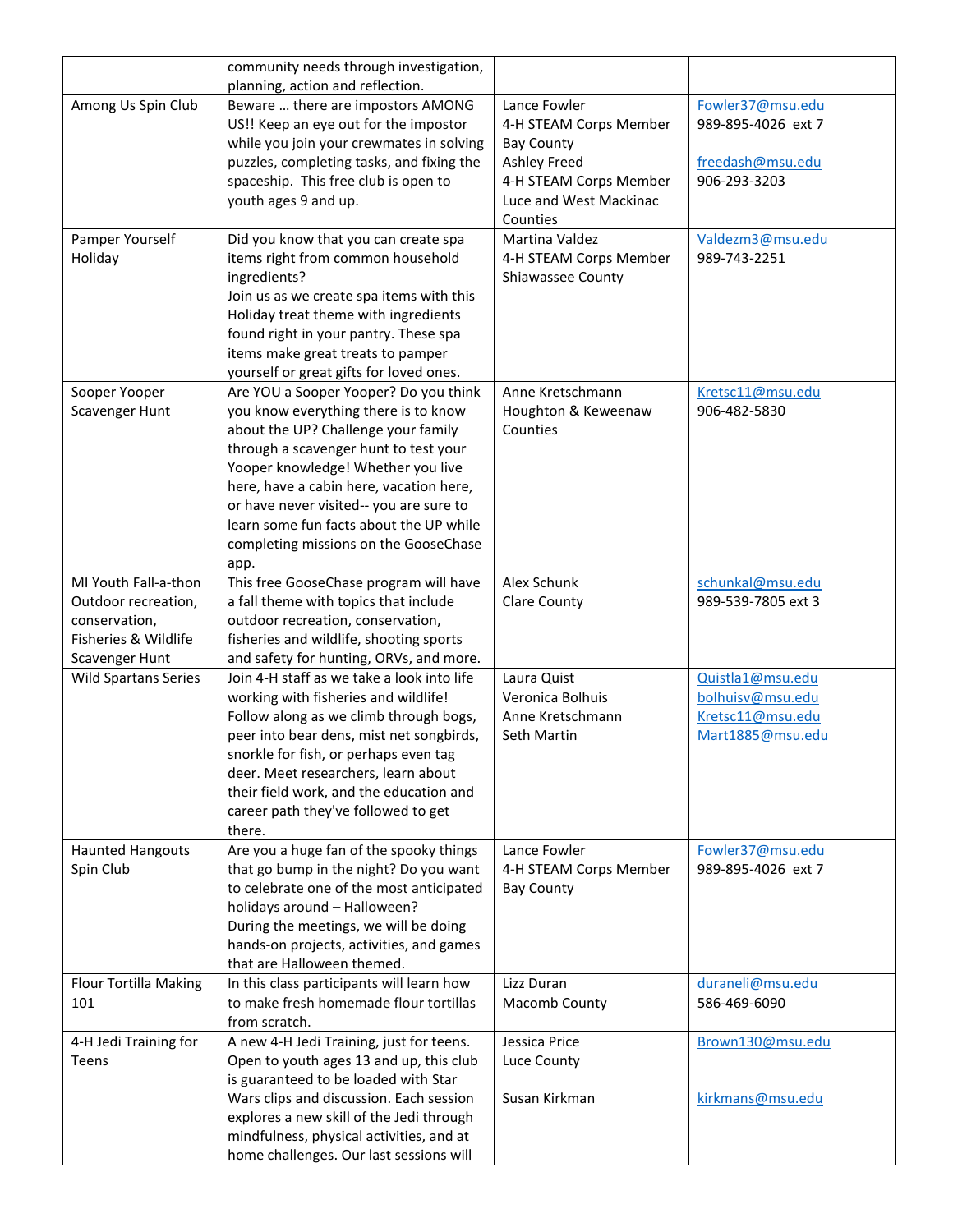

## **For additional information, visit extension.msu.edu**

|                                     | be the Jedi trials, where after<br>completion you will become a Jedi<br>knight.                                                                                                                                                                                                                                                                                                                                                                                                                                                                                                                                                                                      |                                                                           |                                          |
|-------------------------------------|----------------------------------------------------------------------------------------------------------------------------------------------------------------------------------------------------------------------------------------------------------------------------------------------------------------------------------------------------------------------------------------------------------------------------------------------------------------------------------------------------------------------------------------------------------------------------------------------------------------------------------------------------------------------|---------------------------------------------------------------------------|------------------------------------------|
| The Secret Life of<br><b>Trees</b>  | For students in grades K-2 this fall, we'll<br>explore The Secret Life of Trees as we<br>investigate big ideas - how trees have<br>amazing features that help them survive<br>and grow. Do trees compete or<br>cooperate as they use resources in their<br>environment to survive? Which trees<br>grow at Tollgate Farm and why, and how<br>are they alike and different from the<br>trees in the students' yard, park, or<br>schoolyard? Participants will act out the<br>life cycle of a tree, collect and organize<br>leaves, create bar graphs, explore why<br>leaves change colors, play games about<br>tree needs, create a model of a tree, and<br>much more! | Ellen Koehler<br><b>Education Coordinator</b><br>MSU Tollgate Farm        | Koehle43@msu.edu<br>248-347-0269 ext 227 |
| <b>Follow the Nutrient</b><br>Trail | For grades 3rd and up, an exciting<br>interactive series called Follow the<br>Nutrient Trail explores how plants and<br>animals depend on other living things to<br>help them survive. We'll follow the<br>nutrient trail of consumers, producers,<br>and decomposers as we meet our<br>plants, goats, chickens, and red wiggler<br>friends, the worms! Visiting the garden,<br>greenhouse, orchard, and animal barn,<br>students will investigate how the energy<br>of the sun and nutrients travel through<br>the nutrient cycle.                                                                                                                                  | Ellen Koehler<br><b>Education Coordinator</b><br><b>MSU Tollgate Farm</b> | Koehle43@msu.edu<br>248-347-0269 ext 227 |
| 4-H Coding Weekend<br>Workshop      | Registration is now open for the NEW 4-<br>H Coding Weekend Workshop- an Intro<br>to Coding. Explore the exciting field of<br>computer coding at MSU Extension's<br>newest Coding Workshop! Whether you<br>have prior computer coding knowledge,<br>or have never even thought about it,<br>you will gain valuable coding skills at this<br>fun virtual STEM weekend<br>workshop. For youth 9 <sup>th</sup> through 12 <sup>th</sup><br>grade.                                                                                                                                                                                                                       | Christine Miller<br>Livingston County                                     | Johns832@msu.edu<br>517-552-6905         |
| Adulting 101 Series                 | Ready to be out on your own? Learn<br>some important skills to be successful as<br>an adult. Our Adulting 101-Fall Series<br>includes: interview skills, households                                                                                                                                                                                                                                                                                                                                                                                                                                                                                                  | Michelle Neff<br><b>Clare County</b>                                      | hydemich@msu.edu<br>989-539-7805         |

**To contact an expert in your area, visit extension.msu.edu/experts or call 888-MSUE4MI (888-678-3464)**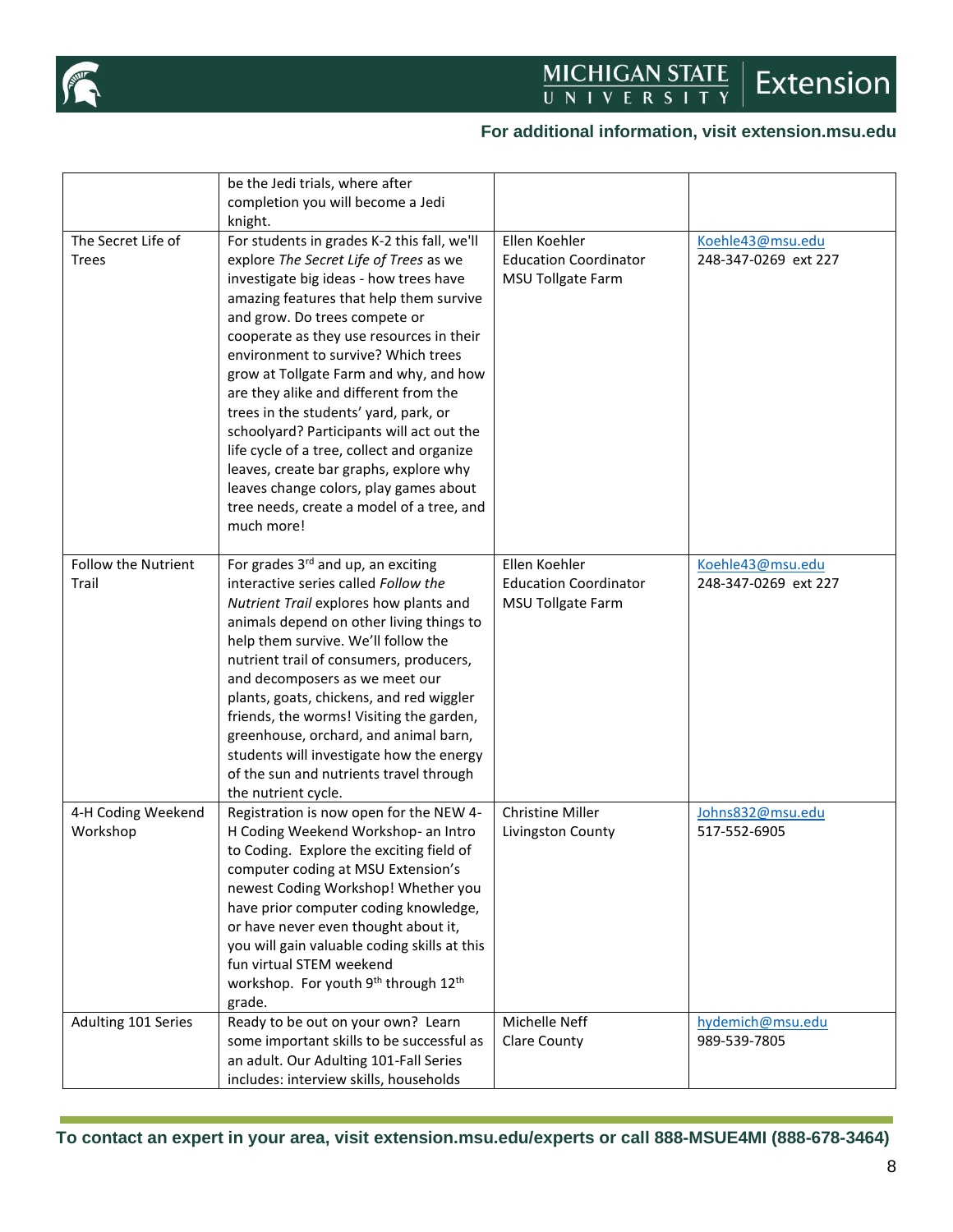|                          | task, and develop spending plan. Bring                         |                          |                       |
|--------------------------|----------------------------------------------------------------|--------------------------|-----------------------|
|                          | questions and learn important skills for                       |                          |                       |
|                          | life. This is targeted at high school                          |                          |                       |
|                          | youth.                                                         |                          |                       |
| 4-H in the Kitchen       | This workshop will demonstrate to kids                         | Aaron Myers              | Myersaa1@msu.edu      |
| <b>Ultimate Grilled</b>  | how to make one of my favorite meals,                          | <b>Mason County</b>      | 231-845-3365          |
|                          |                                                                |                          |                       |
| Cheese                   | <b>Ultimate Grilled Cheese</b>                                 |                          |                       |
|                          | Sandwiches. This workshop will be                              |                          |                       |
|                          | doubly special because we will be using                        |                          |                       |
|                          | predominantly fat free ingredients to                          |                          |                       |
|                          | produce a healthy version of the                               |                          |                       |
|                          | sandwich.                                                      |                          |                       |
| The Wizarding World      | All aboard the Hogwarts Express! Youth                         | Katelyn Golembiewski     | Burnska9@msu.edu      |
| of 4-H: A Harry Potter   | ages 9-12 years old can explore the                            | Macomb County            | 586-469-5979          |
| <b>Book Club</b>         | Wizarding World of Harry Potter                                |                          |                       |
|                          | through this virtual 4-H book club.                            |                          |                       |
|                          | Participants will read Harry Potter and                        |                          |                       |
|                          | the Sorcerer's Stone, the first book in                        |                          |                       |
|                          | the Harry Potter series. Each week, we                         |                          |                       |
|                          | will discuss chapters read, quiz our                           |                          |                       |
|                          |                                                                |                          |                       |
|                          | wizard knowledge, and complete hands-                          |                          |                       |
|                          | on activities. House points will be                            |                          |                       |
|                          | earned throughout the entirety of the                          |                          |                       |
|                          | program with a chance to win "The                              |                          |                       |
|                          | House Cup."                                                    |                          |                       |
| 4-H Summer Movie         | The Summer Movie Series films present                          | Angela Cook              | Jense123@msu.edu      |
| Series                   | coming of age stories through a diverse                        | Crawford County          | 989-344-3264 ext. 206 |
|                          | range of topics and genres. While these                        |                          |                       |
|                          | films share the universal themes of                            | Geep Charlebois          | Charleb7@msu.edu      |
|                          | growth and self-discovery, they were                           | Antrim & Otsego Counties |                       |
|                          | selected to present the differences and                        |                          |                       |
|                          | experiences that are faced by teens who                        |                          |                       |
|                          | live in dissimilar settings with diverse                       |                          |                       |
|                          | challenges.                                                    |                          |                       |
| <b>Food Preservation</b> | Love jam on your toast? Do you like dill                       | Michelle Neff            | hydemich@msu.edu      |
| Series                   | pickles? This fun hand on food                                 | Clare County             | 989-539-7805          |
|                          |                                                                |                          |                       |
|                          | preservation series will help youth learn                      |                          |                       |
|                          | the basic of making jams and pickling                          |                          |                       |
|                          | vegetables. July 20 <sup>th</sup> and 27 <sup>th</sup> will be |                          |                       |
|                          | exploring Jams and Jellies. (must attend                       |                          |                       |
|                          | both jam/jelly classes). Ages 9 and up.                        |                          |                       |
| Zipping Around the       | Let's sneak out to the zoos to visit with                      | Lance Fowler             | Fowler37@msu.edu      |
| Zoos                     | the animals.                                                   | 4-H STEAM Corps Member   | 989-895-4026 ext.7    |
|                          |                                                                | <b>Bay County</b>        |                       |
| 4-H Biking Challenge     | In response to youth asking for more fun                       | Sarah Misiak             | misiakesarah@msu.edu  |
|                          | outdoor physical activities, 4-H Healthy                       |                          |                       |
|                          | Living is happy to kick off the Michigan                       | Kea Norrell-Aitch        | kea@msu.edu           |
|                          | 4-H Biking Challenge. Please promote                           |                          |                       |
|                          | the 4-H Biking Challenge that starts on                        |                          |                       |
|                          | Monday, June 15 <sup>th</sup> and goes through                 |                          |                       |
|                          | Monday, July 6 <sup>th</sup> . It is 3 weeks of                |                          |                       |
|                          | exciting themes such as the muddiest                           |                          |                       |
|                          |                                                                |                          |                       |
|                          | ride, the funniest ride, the wettest ride                      |                          |                       |
|                          | and the best 4-H gear ride.                                    |                          |                       |
| Ready for your Future    | Discover what employers are looking for                        | Deb Barrett              | Smithde6@msu.edu      |
| <b>Boot Camp</b>         | in resumes and portfolios. Get your                            | Janice Zerbe             | rajzerj@msu.edu       |
|                          | materials critiqued. Learn to                                  | Kelly Stetler            | grandtke@msu.edu      |
|                          | communicate all the life skills you have                       |                          |                       |